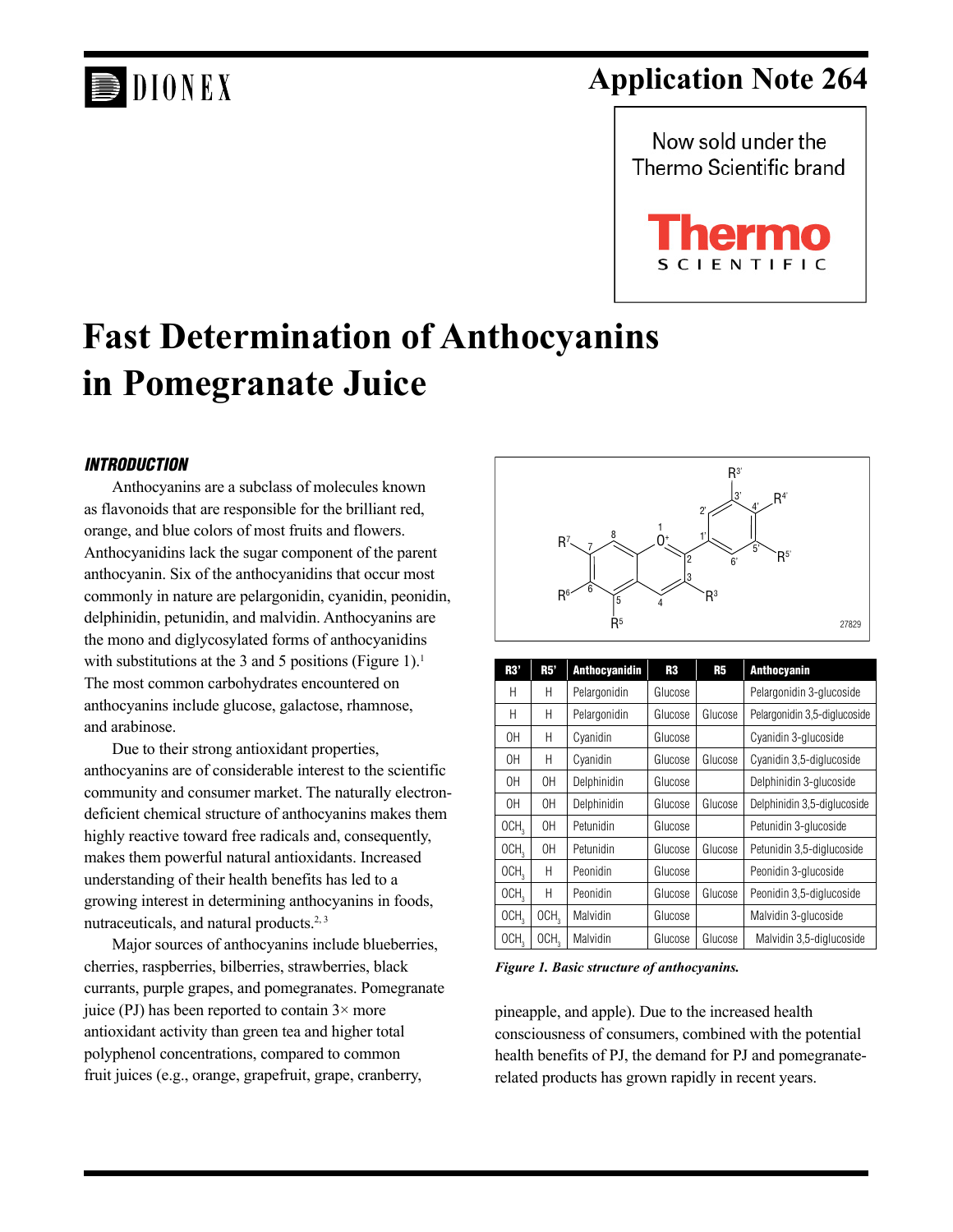Pomegranate is extensively cultivated worldwide and has become a high-value crop for juice production. The retail market now contains numerous pomegranate-related products such as juices, smoothies, flavored waters, and sports and energy drinks.<sup>4</sup> From 2006 to 2008, nearly 320 products containing pomegranate or pomegranate flavoring were launched and PJ currently remains one of the most popular drinks in the *super juice* category.5

Due to the high demand for pomegranates outstripping the supply, adulteration of PJ has become widespread. The United States Food and Drug Administration (U.S. FDA) has proposed a working definition of economic adulteration as "The fraudulent, intentional substitution or addition of a substance in a product for the purpose of increasing the apparent value of the product or reducing the cost of its production (i.e., for economic gain)." According to the U.S. FDA, the globalization of the food market has raised economic adulteration as a key concern because imports have increased annually by approximately 14% since 1997.<sup>6</sup> Manufacturers have attempted to extend the limited supply of PJ by blending with filler ingredients such as cane sugar, corn syrup sweeteners, and lower-quality juices containing sorbitol, malic acid, and sucrose (e.g., grape, apple, and blackberry).7

To establish an authentication criterion, an International Multidimensional Authenticity Specifications algorithm was developed based on the analysis of commercial juice samples from 23 manufacturers in the United States, Iran, Turkey, Azerbaijan, Syria, India, and China.<sup>8</sup> There is universal agreement that the anthocyanin profile in PJ consists of a constant group of six anthocyanins, regardless of the origin. However, the anthocyanin concentrations can vary depending on the geographic source of the PJ. The anthocyanin profile is one of several chemical analyses that are required to determine the authenticity of PJ. Additional chemical profiling methods include measuring other polyphenols (i.e., ellagitannins), monosaccharides (e.g., fructose and glucose), organic acids, amino acids,

and potassium in PJ samples. Determinations of monosaccharides, organic acids, and punicalagins in fruit juices have been previously described in AN 82, 143, and CAN 106, respectively.<sup>9-11</sup>

The method described here is a sensitive, fast, and accurate way to determine anthocyanins in commercially available fruit juices using a simple dilution. Anthocyanins were separated using a 2.2 μm, Acclaim® RSLC 120, C18 rapid separation liquid chromatography column and detected at a visible wavelength of 540 nm. The silica-based column used in this application is designed for rapid, high-resolution separations, which is compatible with ultrahigh pressure instrumentation. The six anthocyanins of interest were separated in <5 min in various beverages that included PJ, grape juice, simulated adulterated PJ, pomegranate cherry juice, and pomegranate wildberry juice.

#### *EQUIPMENT*

Dionex UltiMate® 3000 RSLC system including:

SRD-3600 Solvent Rack with 6 degasser channels (P/N 5035.9230)

Eluent Organizer, including pressure regulator and 2 L glass bottles for each pump, eluents maintained under helium or nitrogen head space (5–8 psi)

HGP 3400RS Pump (P/N 5040.0046)

WPS-3000TRS Well Plate Sampler (P/N 5840.0020)

TCC-3000RS Thermostatted Column Compartment (P/N 5730.0000)

DAD-3000RS Photodiode Array Detector (P/N 5082.9920)

Semi-Micro Flow Cell for DAD-3000 and MWD-3000 Series, SST, 2.5 µL volume, 7 mm path length (P/N 6080.0300)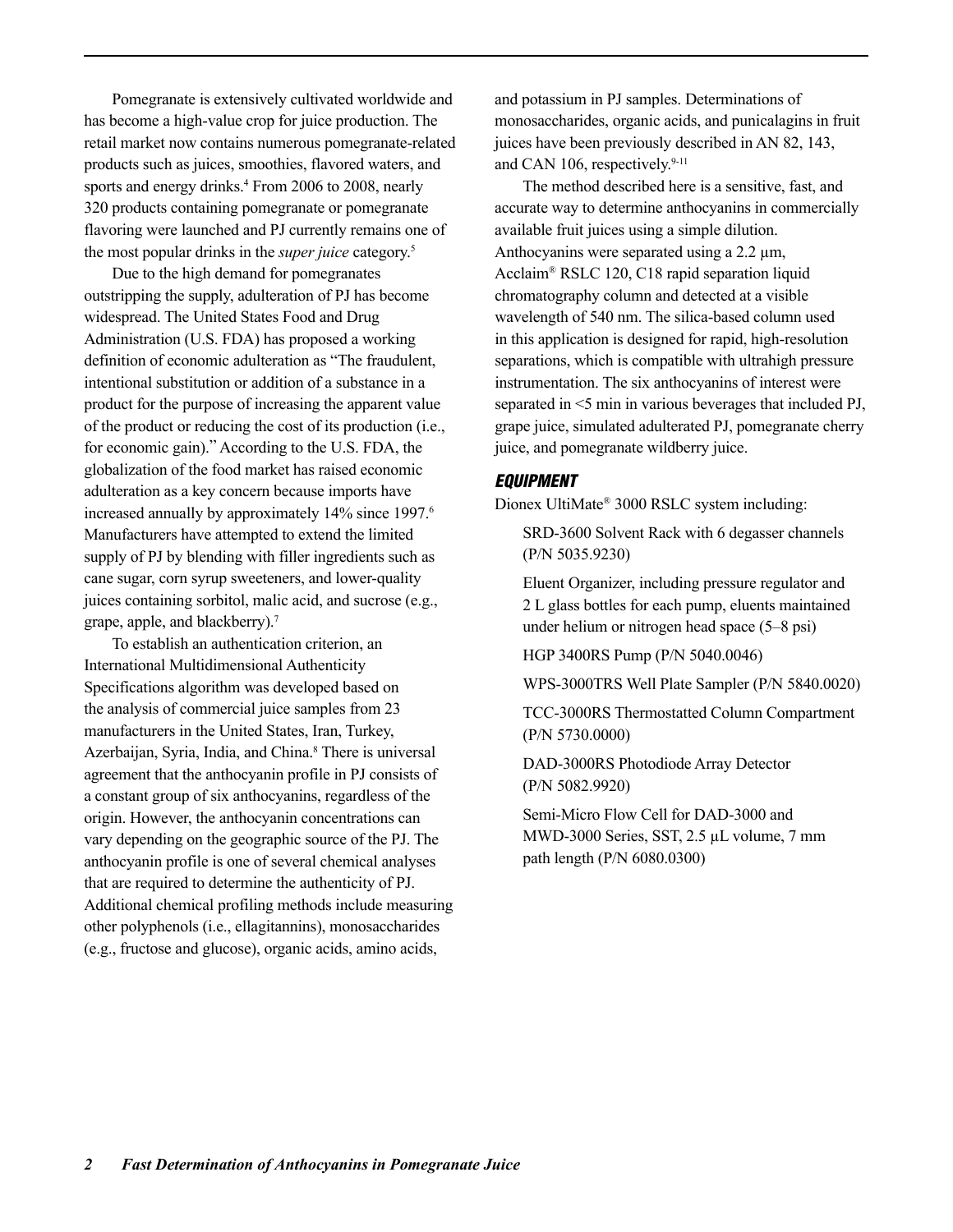#### *CONSUMABLES*

Acclaim RSLC 120, C18, 2.2 μm Analytical column,  $2.1 \times 150$  mm (P/N 071399)

Centrifuge equipped with a 10-place, aluminum fixed-angle rotor (Beckman Spinchron R, GS-6R Series, Beckman Coulter, P/N 358702 or equivalent)

Viper™ SST fingertight fitting including capillary for 10-32 fitting, i.d.  $\times$  L 0.13  $\times$  250 mm (P/N 6040.2325)

Viper SST fingertight fitting including capillary for 10-32 fitting, i.d.  $\times$  L 0.13  $\times$  350 mm (P/N 6040.2335)

Viper SST fingertight fitting including capillary for 10-32 fitting, i.d.  $\times$  L 0.18  $\times$  450 mm (P/N 6040.2365)

Static mixer, mixing volume: 350 μL (P/N 6040.0040)

Glass injection vials with caps and septa, 1.5 mL (P/N 055427)

#### *REAGENTS AND STANDARDS*

Reagent-grade water, Type I, 18 MΩ-cm resistance or better, filtered through a 0.2 μm filter immediately before use

Acetonitrile, HPLC-Grade (Honeywell P/N AH015-4)

Formic Acid, 98% Pure (Fluka P/N 06440)

Delphinidin 3-glucoside (Cerilliant P/N 89627)

Delphinidin 3,5-diglucoside (Cerilliant P/N 89626)

Cyanidin 3,5-diglucoside (Cerilliant P/N 89615)

Cyanidin 3-glucoside (Cerilliant P/N 89616)

Pelargonidin 3-glucoside (Cerilliant P/N 89753)

Pelargonidin 3,5-diglucoside (Cerilliant P/N 80334)

### *SAMPLES*

100% Pomegranate juice 100% Grape juice Simulated adulterated pomegranate juice Pomegranate cherry juice Pomegranate wildberry juice

#### *CONDITIONS*

#### Conditions for a 2.1  $\times$  150 mm Column

| Columns:                      | Acclaim RSLC 120, C18, 2.2 μm        |  |  |  |  |
|-------------------------------|--------------------------------------|--|--|--|--|
|                               | Analytical, $2.1 \times 150$ mm      |  |  |  |  |
|                               | (P/N 071399)                         |  |  |  |  |
| Flow Rate:                    | $0.475$ mL/min                       |  |  |  |  |
| Injection Volume: $0.5 \mu L$ |                                      |  |  |  |  |
| Tray Temp.:                   | $4^{\circ}C$                         |  |  |  |  |
| Detection:                    | Absorbance, visible, 540 nm          |  |  |  |  |
| Column Temp.:                 | 30 $^{\circ}$ C                      |  |  |  |  |
| Eluents:                      | A: 9% Acetonitrile, 10% formic acid  |  |  |  |  |
|                               | B: 36% Acetonitrile, 10% formic acid |  |  |  |  |
| System                        |                                      |  |  |  |  |
| Backpressure:                 | $6025 - 6200$ psi over the gradient  |  |  |  |  |
|                               |                                      |  |  |  |  |

Gradient Conditions:

| Time (min) | <b>Flow</b><br>(mL/min) | % A   | % B  |  |
|------------|-------------------------|-------|------|--|
| 0.0        | 0.475                   | 100.0 | 0.0  |  |
| 0.9        | 0.475                   | 100.0 | 0.0  |  |
| 8.0        | 0.475                   | 71.5  | 28.5 |  |
| 10.0       | 0.475                   | 71.5  | 28.5 |  |

#### Conditions for a 4.6  $\times$  250 mm Column

| Columns:               | Acclaim 120, C18, 5.0 µm Analytical, |  |  |  |
|------------------------|--------------------------------------|--|--|--|
|                        | $4.6 \times 250$ mm (P/N 059149)     |  |  |  |
| Flow Rate:             | $1.0 \text{ mL/min}$                 |  |  |  |
| Injection Volume: 5 µL |                                      |  |  |  |

Gradient Conditions:

| Time (min) | <b>Flow</b><br>(mL/min) | % A   | $%$ B   |  |
|------------|-------------------------|-------|---------|--|
| 0.0        | 1.0                     | 100.0 | $0.0\,$ |  |
| 2.5        | 1.0                     | 100.0 | 0.0     |  |
| 30.0       | 1.0                     | 71.5  | 28.5    |  |
| 45.0       | 1.0                     | 71.5  | 28.5    |  |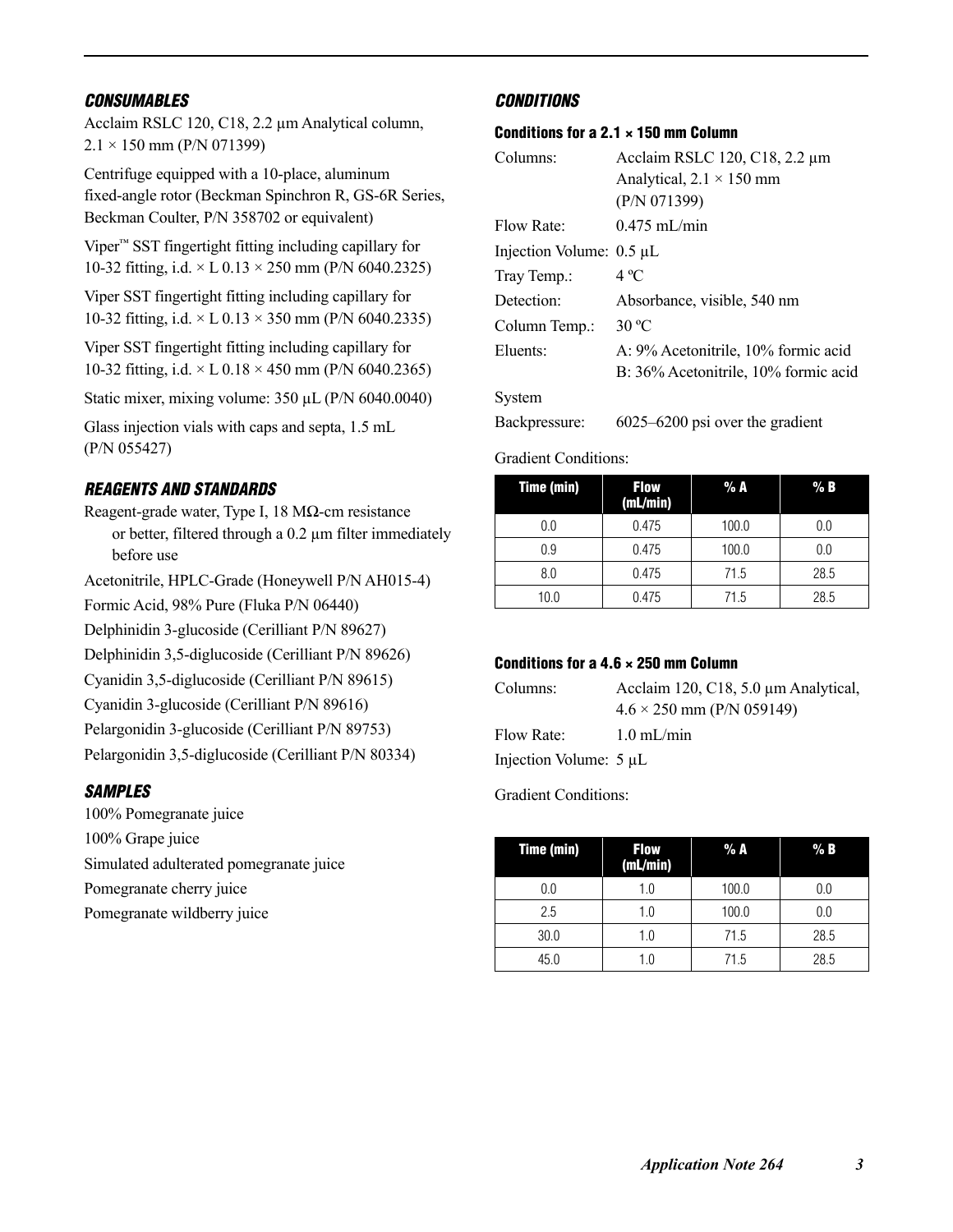#### *PREPARATION OF SOLUTIONS AND REAGENTS*

#### 9% Acetonitrile, 10% Formic Acid

Transfer 200 mL of acetonitrile into a glass 2 L volumetric flask containing approximately 700 mL of deionized water. Mix by inverting the volumetric flask, bring to volume with deionized water, and mix again. Remove 200 mL of the mix and dispose in organic waste, then add 200 mL of formic acid to the volumetric flask and invert to mix.

#### 36% Acetonitrile, 10% Formic Acid

Transfer 400 mL of acetonitrile into a glass 1 L volumetric flask containing approximately 400 mL of deionized water. Mix by inverting the volumetric flask, bring to volume with deionized water, and mix again. Remove 100 mL of the mix and dispose in organic waste, then add 100 mL of formic acid to the volumetric flask and invert to mix.

#### **Standards**

All standard concentrates can be stored for up to 6 months at -40 °C protected from light. Diluted intermediate standards are stable for 3 months at -40 °C and working and mixed standards are stable for 4 weeks at 2 to 4  $^{\circ}$ C.

#### 1 mg/mL Standard Concentrates

Prepare anthocyanin standards of delphinidin 3,5-diglucoside (Dp3,5), cyanindin 3,5-diglucoside (Cy3,5), delphinidin 3-glucoside (Dp3), pelargonidin 3,5-diglucoside (Pg3,5), cyanidin 3-glucoside (Cy3), and pelargonidin 3-glucoside (Pg3) by weighing 1 to 2 mg of solid and adding 1 to 2 mL of mobile phase A to make a stock solution of 1.0 mg/mL for each individual anthocyanin. Prepare the stocks in 10 mL glass vials, vortex to mix, and store at -40 °C until needed.

#### Working Standards and Standards for Method Linearity

To prepare working standards, use a calibrated pipette to deliver the appropriate volume of the 1 mg/mL stock standard into a glass vial containing the appropriate volume of mobile phase A. For method linearity studies, the following standards were used: 160, 80, 40, 20, 10, 5, 2.5, 1.25, 0.62, and 0.31 μg/mL.

#### Mixed Standards

To prepare mixed anthocyanin standards, combine appropriate volumes of the individual stock anthocyanin standards into a glass vial containing the appropriate volume of mobile phase A.

#### *SAMPLE PREPARATION*

Centrifuge all samples at 5000 rpm for 10 min. Aspirate the supernatant and store in a glass vial at -40 °C until needed. Prepare a 1:5 dilution of the supernatant of all the juices (with the exception of pomegranate cherry) in mobile phase A prior to analysis. The anthocyanin content of pomegranate cherry is low; therefore, sample dilution is not required.

#### *RESULTS AND DISCUSSION*

#### Separation of Anthocyanin Standards

The initial investigation for the separation of anthocyanins was evaluated using a 5 μm Acclaim 120 C18 column in the  $4.6 \times 250$  mm format (gradient specified in the Conditions section). To increase sample throughput and reduce sample and eluent consumption, this application was transferred to an UltiMate 3000 RSLC system. The *[Dionex Method Transfer Calculator](http://www.dionex.com/static/documents/RSLC-Method-Speed-Up-Tool-210.xls)* was used to accelerate the method by using an RSLC column format (2.2  $\mu$ m, 2.1  $\times$  150 mm).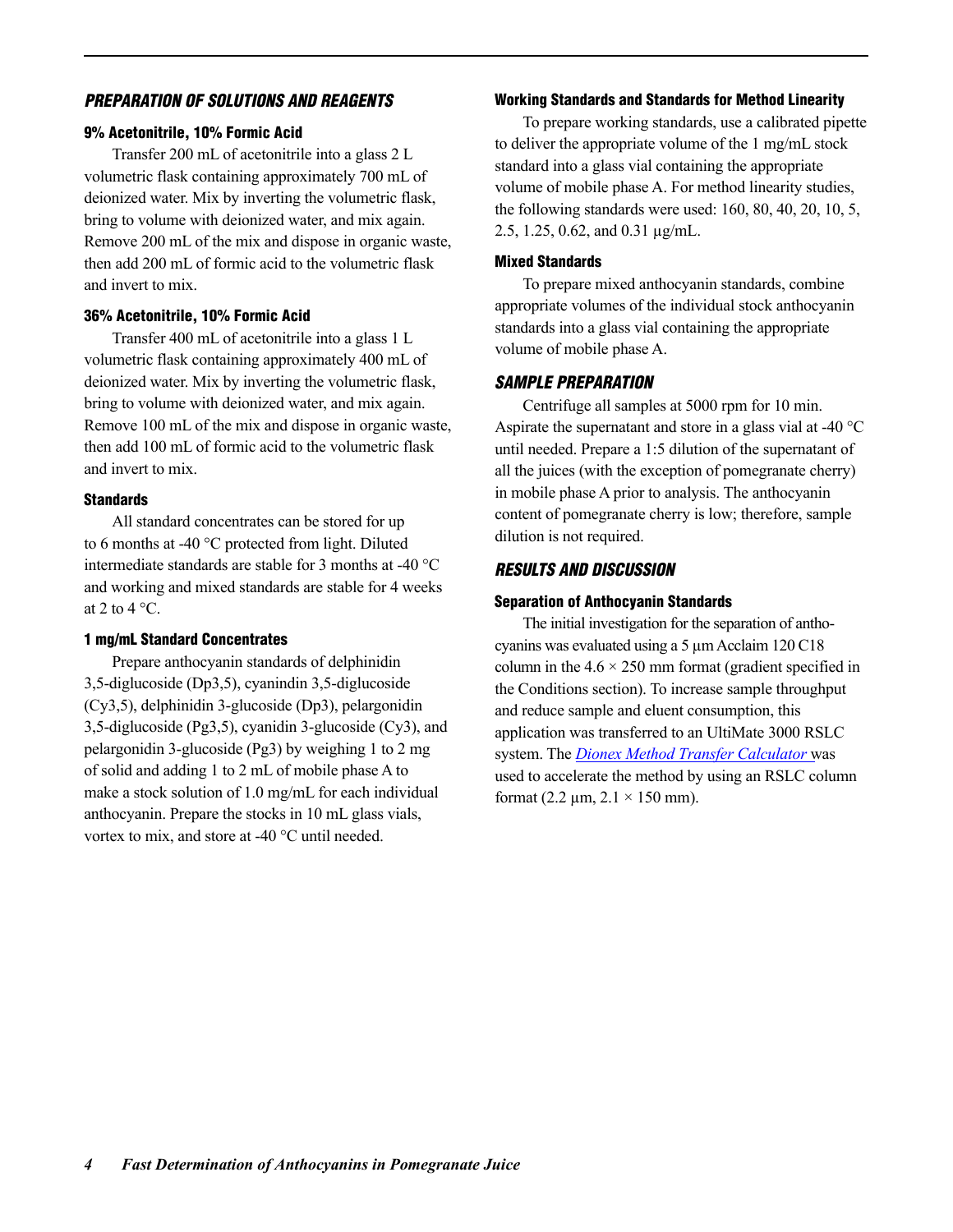Figure 2 shows a chromatogram of a mixed anthocyanin standard with all six anthocyanins using a  $2.1 \times 150$  mm column. The retention times of Dp3,5, Cy3,5, Dp3, Pg3,5, Cy3, and Pg3 are 1.02, 1.34, 1.51, 1.90, 2.23, and 3.42 min, respectively. All anthocyanin compounds are well separated and the analysis time is <8 min, compared to approximately 30 min when using the larger column format and larger particle diameter. The accelerated method saves 40 mL of solvent per injection.

#### System Suitability

The linearity, limits of detection (LOD), and limits of quantification (LOQ) were evaluated to determine suitability of the method for this analysis. Dp3,5, Cy3,5, Dp3, Pg3,5, Cy3, and Pg3 exhibited a linear peak area response in the range of 0.31 to 160 μg/mL, which produced correlation coefficients between 0.9984 and 0.9996 (Table 1). The LOD for the anthocyanins were determined based on the concentration of the analyte that provides a peak height of  $3 \times$  the measured noise  $(S/N = 3)$ , whereas the LOQ was determined as the concentration of the analyte that provides a peak height of  $10\times$  the measured noise (S/N = 10). The LODs ranged from 0.12  $\mu$ g/mL for Dp3 to 0.37  $\mu$ g/mL for Pg3,5, whereas the LOQs ranged from 0.63 μg/mL for Dp3 to 1.25 μg/mL for Pg3,5. Retention time precisions of the standards were excellent, with RSDs ranging from 0.06% for Dp3,5 to 0.12% for Cy3,5. This demonstrates good precision of the gradient delivered by the HPG-3400RS. Peak area precision ranged from 1.45% for Dp3 to 1.82% for Dp3,5, whereas peak height precision ranged from 1.19% for Cy3 to 1.85% for Pg3,5 over 30 runs at a 10 μg/mL concentration.



*Figure 2. Separation of a mixed anthocyanin standard using the Acclaim RSLC 120 C18 column.* 

| Table 1. Data for Linearity, LOD, and LOQ of Anthocyanins |              |                    |              |                 |                        |                        |                                |  |
|-----------------------------------------------------------|--------------|--------------------|--------------|-----------------|------------------------|------------------------|--------------------------------|--|
| <b>Analyte</b>                                            | Range        | <b>Correlation</b> | LOD          | LO <sub>0</sub> | <b>RSD</b>             |                        |                                |  |
|                                                           | $(\mu g/mL)$ | <b>Coefficient</b> | $(\mu g/mL)$ | $(\mu g/mL)$    | Ret. Time*<br>$(n=30)$ | Peak Area*<br>$(n=30)$ | <b>Peak Height</b><br>$(n=30)$ |  |
| Dp3,5                                                     | $0.31 - 160$ | 0.9992             | 0.21         | 0.66            | 0.06                   | 1.82                   | 1.40                           |  |
| Cy3,5                                                     | $0.31 - 160$ | 0.9995             | 0.19         | 1.25            | 0.12                   | 1.60                   | 1.45                           |  |
| Dp3                                                       | $0.31 - 160$ | 0.9996             | 0.12         | 0.63            | 0.06                   | 1.45                   | 1.35                           |  |
| Pg3,5                                                     | $0.31 - 160$ | 0.9984             | 0.37         | 1.25            | 0.07                   | .80                    | 1.85                           |  |
| Cy <sub>3</sub>                                           | $0.31 - 160$ | 0.9994             | 0.15         | 1.25            | 0.06                   | 1.46                   | 1.19                           |  |
| Pg3                                                       | $0.31 - 160$ | 0.9996             | 0.20         | 0.63            | 0.09                   | 1.70                   | 1.50                           |  |

\*Analyte concentrations for precision =  $10 \mu g/mL$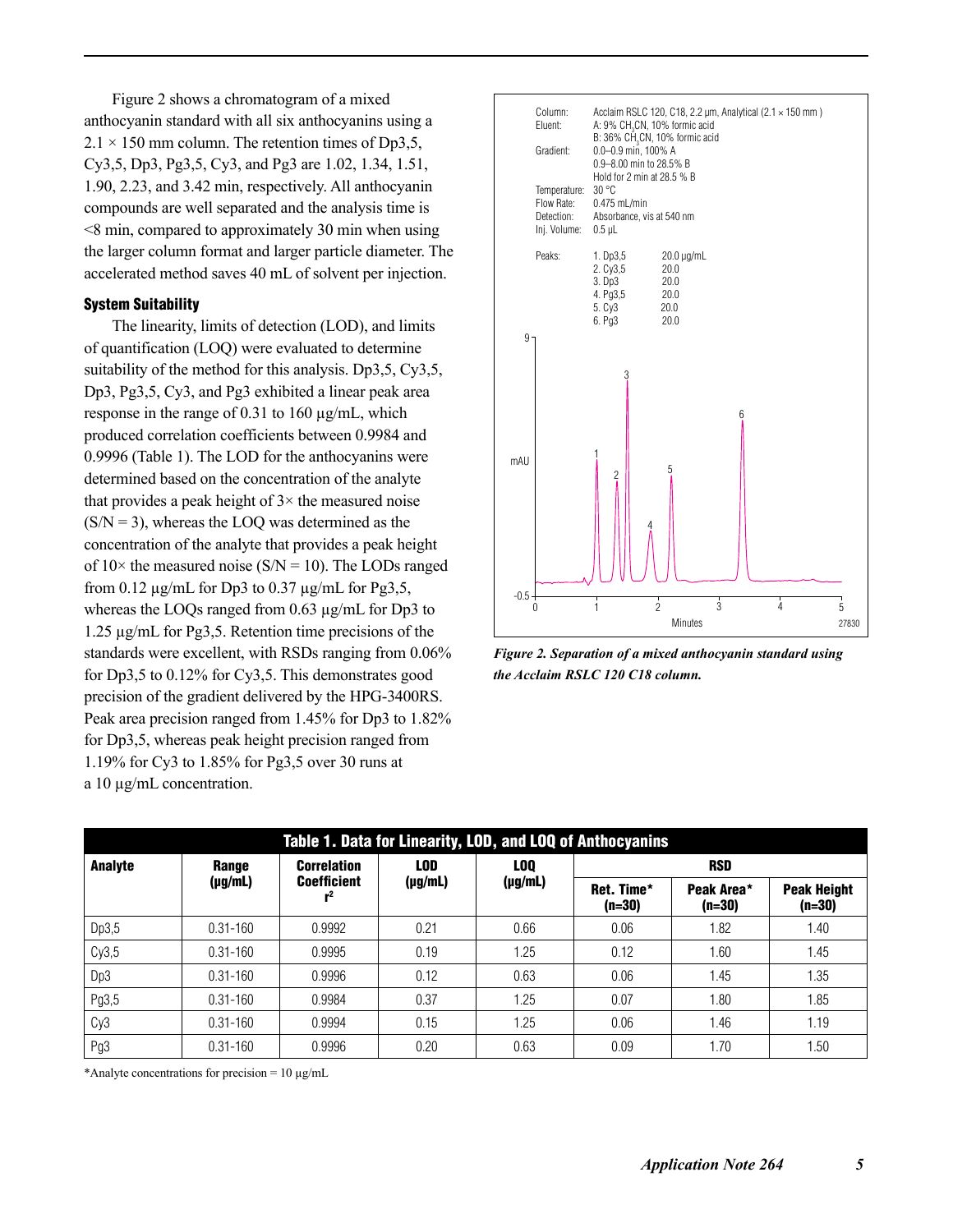

*Figure 3. Separation of anthocyanins in a pomegranate juice sample.* 

#### Sample Analysis

This method was applied to determination of the six common anthocyanins that are expected in PJ. The samples investigated in this study included 100% PJ, 100% grape juice, pomegranate cherry juice, pomegranate wildberry, and simulated adulterated PJ. The 100% PJ was used as a reference sample to compare its anthocyanin profile and concentrations to other juices on the market that feature pomegranate on the label. Figure 3 shows the separation of the six signature anthocyanins present in 100% PJ. This confirms previous reports that claim the presence in pomegranates of six anthocyanins that can be isolated and identified from different cultivars.<sup>8</sup>



*Figure 4a. Determination of anthocyanins in pomegranate cherry juice.* 

The pomegranate cherry and pomegranate wildberry juices do not have a claim that states 100% PJ. Therefore, all six anthocyanins were not expected to be detected in these samples. Figure 4a shows the separation of anthocyanins present in pomegranate cherry juice. When this fruit juice was diluted, the anthocyanin concentrations were below the LODs; therefore, the juice was not diluted prior to analysis. A low concentration of Dp3,5 (1.50 μg/mL) was observed in the undiluted juice. No other anthocyanins were observed in pomegranate cherry juice, which implies that very little PJ was added to this juice blend.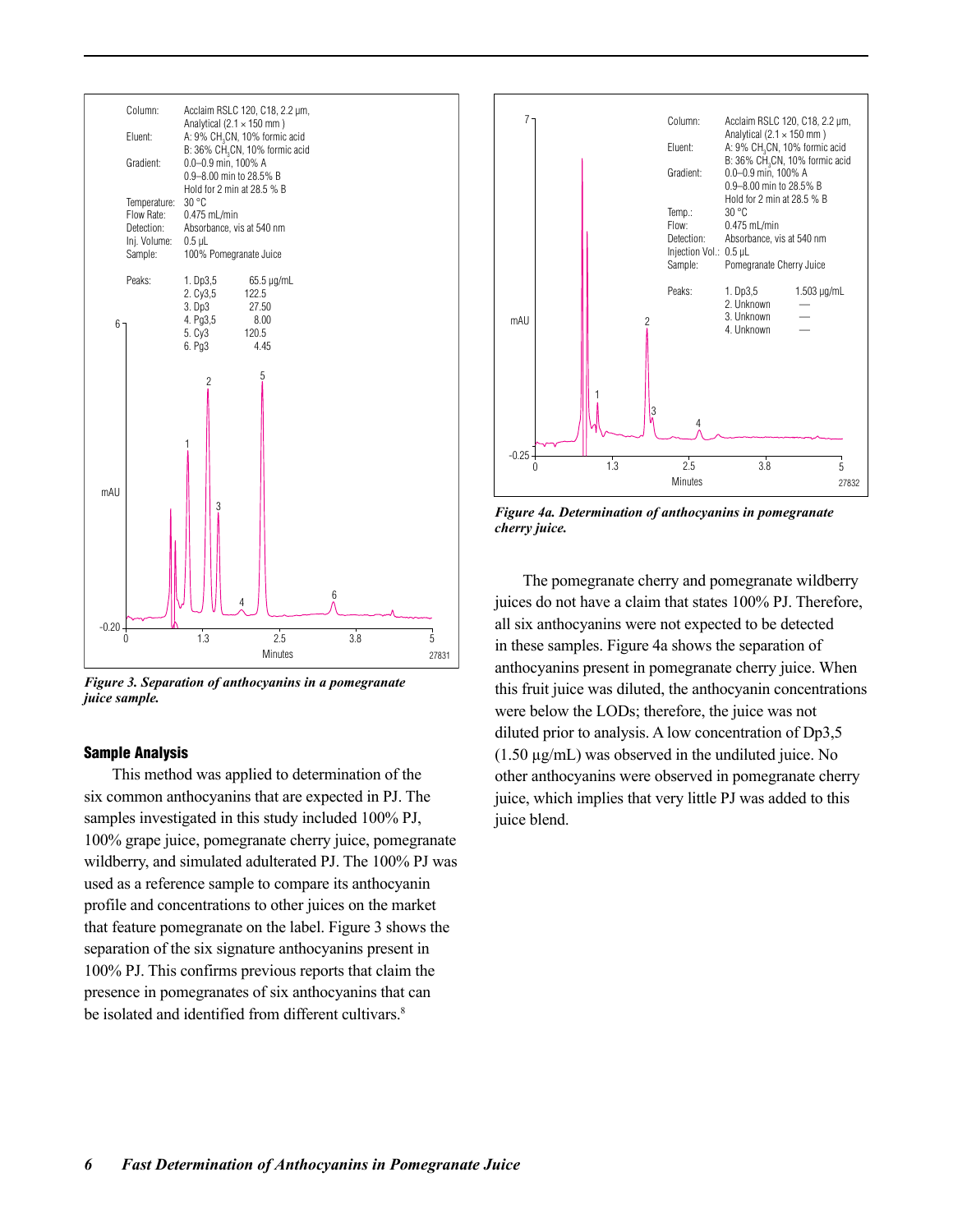

*Figure 4b. Determination of anthocyanins in pomegranate wildberry juice.*

Figure 4b shows a good separation of the anthocyanins in pomegranate wildberry juice. The four detected anthocyanins in pomegranate wildberry juice are Dp3,5 (39.0 μg/mL), Cy3,5 (54.0 μg/mL), Dp3 (10.0 μg/mL), and  $Cy3$  (50.5  $\mu$ g/mL), which indicates a significant proportion of PJ was added to the product. However, Pg3,5 and Pg3 were not detected in this sample, although these anthocyanins typically are present at significantly lower concentrations in 100% PJ. Therefore, it is possible that these anthocyanins were present but at concentrations that were < LODs.

Grape juice is one of several juices used to adulterate PJ. Therefore, a 50:50 mixture of grape and 100% PJ was used in this study to simulate an adulterated sample.<sup>7</sup> Figure 5B shows a separation of grape juice with the presence of Cy3,5, Dp3, Cy3, and Pg3,5. Several other later-eluting unknown peaks are also present.



*Figure 5. Separation of anthocyanins in simulated adulterated pomegranate juice (5A) overlayed with a separation of anthocyanins in grape juice (5B).* 

Grape juice contains four of the six anthocyanins present in PJ but at much lower concentrations. Simulated adulterated PJ was prepared by combining PJ and grape juice, then diluting 1:5 in mobile phase A prior to analysis. The chromatogram in Figure 5A shows a separation of Dp3,5, Cy3,5, Dp3, Pg3,5, Cy3, and Pg3 at concentrations of 33.5 μg/mL, 61.0 μg/mL, 26.0 μg/mL, 5.15 μg/ mL, 73.0 μg/mL, and 2.10 μg/mL, respectively. The adulterated juice shows all of the signature anthocyanins and several other late-eluting peaks not characteristic of PJ. The anthocyanin content of the adulterated juice is also lower than that of PJ, as expected.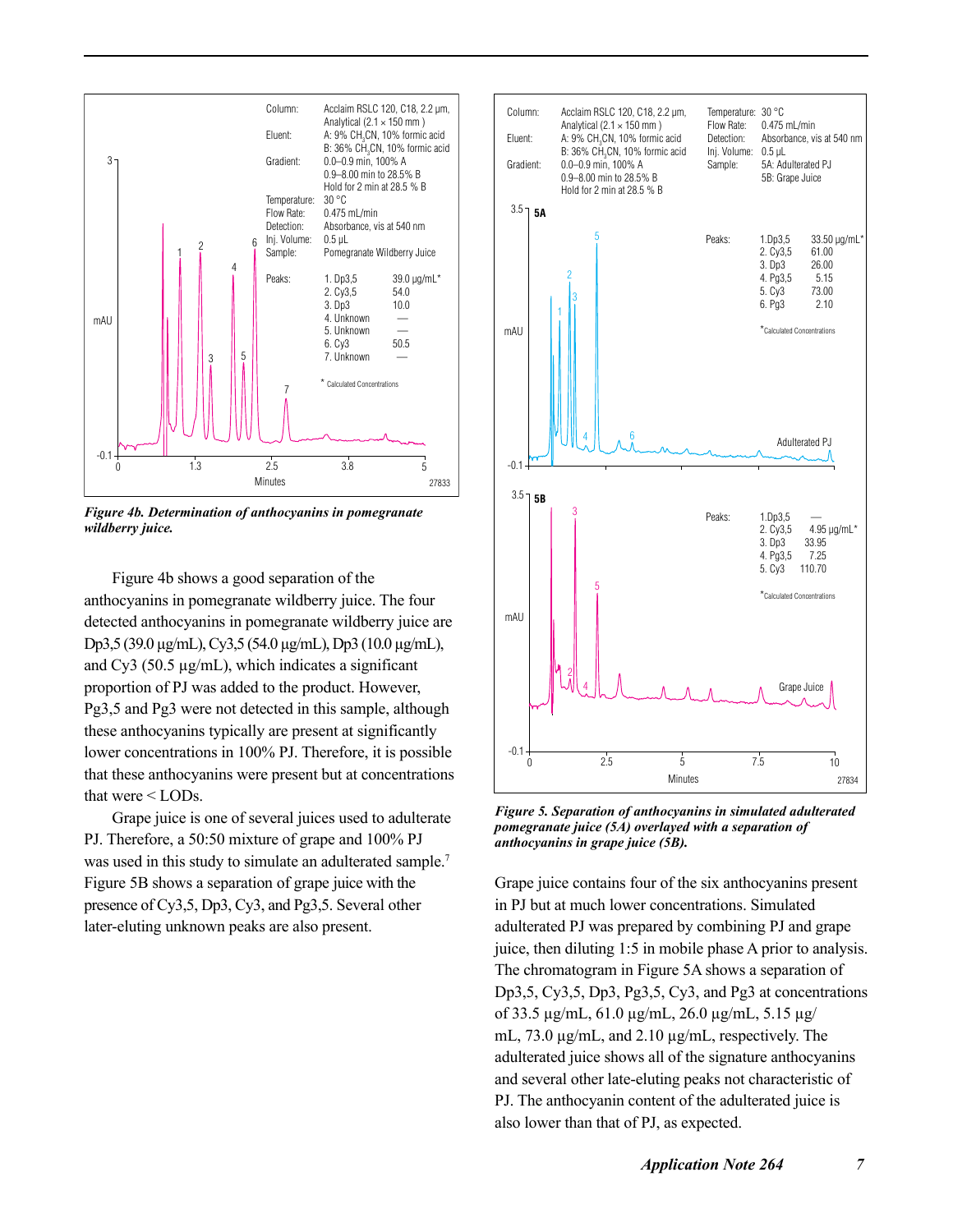| Table 2. Sample Analysis for Intraday and Between-Day Precision |         |                        |                               |                                        |                         |                                       |  |
|-----------------------------------------------------------------|---------|------------------------|-------------------------------|----------------------------------------|-------------------------|---------------------------------------|--|
| <b>Sample</b>                                                   | Analyte | <b>Amount</b><br>µg/mL | <b>Intraday Precision RSD</b> | <b>Between-Day</b><br><b>Precision</b> |                         |                                       |  |
|                                                                 |         |                        | Ret. Time*<br>$(n=3)$         | Peak Area*<br>$(n=3)$                  | Peak Height*<br>$(n=3)$ | Peak Area*<br>$(n=3, over$<br>3 days) |  |
| 1:5 Dilute 100%                                                 | Dp3,5   | 13.0                   | 0.010                         | 1.61                                   | 0.81                    | 2.10                                  |  |
| Pomegranate Juice                                               | Cy3,5   | 23.2                   | 0.010                         | 0.18                                   | 0.16                    | 1.18                                  |  |
|                                                                 | Dp3     | 5.35                   | 0.006                         | 1.09                                   | 0.69                    | 1.65                                  |  |
|                                                                 | Cy3     | 22.8                   | 0.178                         | 1.41                                   | 1.28                    | 2.16                                  |  |
|                                                                 | Pg3,5   | 1.03                   | 0.085                         | 0.86                                   | 0.81                    | 1.48                                  |  |
|                                                                 | Pg3     | 0.85                   | 0.056                         | 1.16                                   | 1.08                    | 1.67                                  |  |
| 1:5 Dilute 100%                                                 | Cy3,5   | 0.86                   | 0.148                         | 1.17                                   | 1.04                    | 1.87                                  |  |
| Grape Juice                                                     | Dp3     | 6.24                   | 0.125                         | 1.07                                   | 1.19                    | 1.83                                  |  |
|                                                                 | Cy3     | 6.72                   | 0.004                         | 0.89                                   | 0.84                    | 1.42                                  |  |
| 1:5 Dilute Simulated                                            | Dp3,5   | 6.99                   | 0.010                         | 0.70                                   | 0.70                    | 1.05                                  |  |
| Adulterated<br>Pomegranate Juice                                | Cy3,5   | 12.1                   | 0.007                         | 0.65                                   | 1.11                    | 1.38                                  |  |
|                                                                 | Dp3     | 5.29                   | 0.006                         | 1.04                                   | 1.12                    | 1.86                                  |  |
|                                                                 | Cy3     | 14.5                   | 0.082                         | 1.43                                   | 1.92                    | 2.51                                  |  |
|                                                                 | Pg3,5   | 0.58                   | 0.371                         | 1.07                                   | 0.83                    | 1.39                                  |  |
|                                                                 | Pg3     | 0.43                   | 0.096                         | 0.62                                   | 1.16                    | 1.87                                  |  |
| 1:5 Dilute Pomegranate                                          | Dp3,5   | 8.24                   | 0.010                         | 1.34                                   | 1.57                    | 1.74                                  |  |
| Wildberry Juice                                                 | Cy3,5   | 11.2                   | 0.007                         | 1.98                                   | 1.31                    | 2.28                                  |  |
|                                                                 | Dp3     | 2.10                   | 0.006                         | 1.71                                   | 1.20                    | 2.52                                  |  |
|                                                                 | Cy3     | 10.5                   | 0.088                         | 2.71                                   | 2.72                    | 2.68                                  |  |
| Pomegranate Cherry Juice                                        | Dp3,5   | 1.55                   | 0.012                         | 2.65                                   | 2.30                    | 4.16                                  |  |

#### Sample Precision and Accuracy

Five different kinds of juice were analyzed over three days to evaluate the precision of the method. Representative data from each of the juices are presented in Table 2. Intraday retention time RSDs ranged from 0.004% for Cy3 in grape juice to 0.317% for Pg3,5 (n=3) in simulated adulterated PJ. Intraday peak area RSDs ranged from 0.62% for Pg3 in simulated adulterated PJ to 2.71% for Cy3 in pomegranate wildberry juice (n=3).

The between-day peak area RSDs ranged from 1.05% for Dp3,5 in adulterated pomegranate juice to 4.16% for Dp3,5 in pomegranate cherry juice (n=3). The imprecision observed in pomegranate cherry juice was attributed to the increased background noise and low concentration of Dp3,5, which made quantification challenging. Recovery studies were performed on all five fruit juices by spiking in known amounts of the six anthocyanins.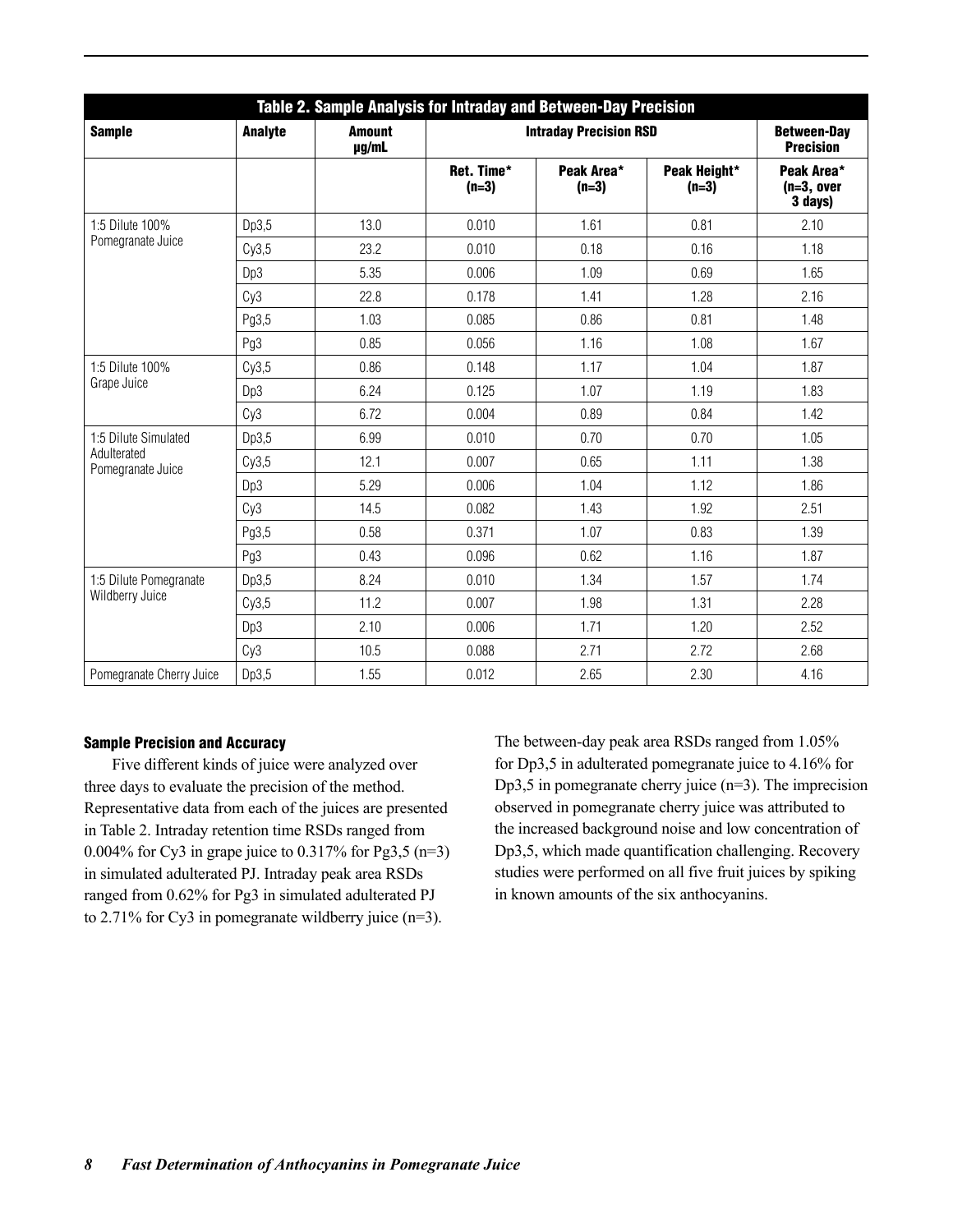| <b>Table 3. Recovery of Anthocyanins</b><br>in Various Matrices |                |                               |                                                |                      |  |  |
|-----------------------------------------------------------------|----------------|-------------------------------|------------------------------------------------|----------------------|--|--|
| <b>Sample</b>                                                   | <b>Analyte</b> | <b>Amount</b><br>$(\mu g/mL)$ | <b>Amount</b><br><b>Spiked</b><br>$(\mu g/mL)$ | <b>Recovery</b><br>% |  |  |
| 1:5 Dilute 100%                                                 | Dp3,5          | 13.2                          | 15.0                                           | 101.8                |  |  |
| Pomegranate Juice                                               | Cy3,5          | 23.8                          | 25.0                                           | 98.0                 |  |  |
|                                                                 | Dp3            | 6.50                          | 5.0                                            | 106.9                |  |  |
|                                                                 | Pg3,5          | 1.04                          | 1.0                                            | 104.1                |  |  |
|                                                                 | Cy3            | 23.6                          | 25.0                                           | 102.2                |  |  |
|                                                                 | Pg3            | 0.88                          | 1.0                                            | 108.3                |  |  |
| 1:5 Dilute 100%                                                 | Dp3,5          | $<$ LOD                       | 2.5                                            | 104.6                |  |  |
| Grape Juice                                                     | Cy3,5          | 1.05                          | 1                                              | 105.1                |  |  |
|                                                                 | Dp3            | 5.12                          | 5                                              | 89.5                 |  |  |
|                                                                 | Pg3,5          | $<$ LOD                       | 1                                              | 87.3                 |  |  |
|                                                                 | Cy3            | 4.24                          | 5                                              | 85.5                 |  |  |
| 1:5 Dilute                                                      | Dp3,5          | 6.5                           | 10.0                                           | 102.6                |  |  |
| Simulated<br>Adulterated                                        | Cy3,5          | 12.8                          | 10.0                                           | 80.1                 |  |  |
| Pomegranate Juice                                               | Dp3            | 5.48                          | 5.0                                            | 103.4                |  |  |
|                                                                 | Cy3            | 14.9                          | 10.0                                           | 97.2                 |  |  |
|                                                                 | Pg3,5          | 0.56                          | 0.75                                           | 102.0                |  |  |
|                                                                 | Pg3            | 0.43                          | 0.75                                           | 87.6                 |  |  |
| Pomegranate                                                     | Dp3,5          | 1.55                          | 1.0                                            | 64.2                 |  |  |
| Cherry Juice                                                    | Cy3,5          | $<$ LOD                       | 10.0                                           | 110.0                |  |  |
|                                                                 | Dp3            | $<$ LOD                       | 5.0                                            | 81.1                 |  |  |
|                                                                 | Pg3,5          | $<$ LOD                       | 1.0                                            | 97.0                 |  |  |
|                                                                 | Cy3            | $<$ LOD                       | 5.0                                            | 106.0                |  |  |
|                                                                 | Pg3            | $<$ LOD                       | 1.0                                            | 93.7                 |  |  |
| 1:5 Dilute                                                      | Dp3,5          | 9.15                          | 7.5                                            | 75.7                 |  |  |
| Pomegranate<br>Wildberry Juice                                  | Cy3,5          | 8.39                          | 10.0                                           | 84.4                 |  |  |
|                                                                 | Dp3            | 1.70                          | 2.0                                            | 73.9                 |  |  |
|                                                                 | Pg3,5          | $<$ LOD                       | 5.0                                            | 89.7                 |  |  |
|                                                                 | Cy3            | 8.37                          | 5.0                                            | 94.1                 |  |  |
|                                                                 | Pg3            | $<$ LOD                       | 2.0                                            | 70.3                 |  |  |

Table 3 summarizes the amounts spiked and the calculated recoveries. Recoveries ranged from 64.2% for Dp3,5 in pomegranate cherry juice to 108.3% for Pg3 in PJ. Recoveries were low for Dp3,5 in the pomegranate cherry because of increased background noise and low concentration of Dp3,5.

| Table 4. Peak Purity Results for PJ and<br><b>Other PJ Blends</b> |                 |              |          |                     |  |  |  |
|-------------------------------------------------------------------|-----------------|--------------|----------|---------------------|--|--|--|
| <b>Sample</b>                                                     | <b>Analyte</b>  | <b>Match</b> | PPI (nm) | <b>RSD PPI</b><br>% |  |  |  |
| 1:5 Dilute 100%                                                   | Dp3,5           | 924          | 505      | 0.94                |  |  |  |
| Pomegranate Juice                                                 | Cy3,5           | 995          | 503      | 0.33                |  |  |  |
|                                                                   | Dp3             | 993          | 509      | 0.27                |  |  |  |
|                                                                   | Cy <sub>3</sub> | 931          | 442      | 0.99                |  |  |  |
|                                                                   | Pg3,5           | 793          | 493      | 3.91                |  |  |  |
|                                                                   | Pg3             | 931          | 483      | 0.31                |  |  |  |
| 1:5 Dilute                                                        | Dp3,5           | 988          | 400      | 0.88                |  |  |  |
| Simulated<br>Adulterated                                          | Cy3,5           | 989          | 358      | 0.87                |  |  |  |
| Pomegranate Juice                                                 | Dp3             | 949          | 505      | 0.91                |  |  |  |
|                                                                   | Cy3             | 914          | 495      | 0.89                |  |  |  |
|                                                                   | Pg3,5           | 995          | 318      | 0.20                |  |  |  |
|                                                                   | Pg3             | 829          | 468      | 2.86                |  |  |  |
| 1:5 Dilute                                                        | Dp3,5           | 951          | 395      | 0.89                |  |  |  |
| Pomegranate<br>Wildberry Juice                                    | Cy3,5           | 873          | 465      | 1.69                |  |  |  |
|                                                                   | Dp3             | 960          | 334      | 0.98                |  |  |  |
|                                                                   | Cy3             | 994          | 387      | 0.69                |  |  |  |
| Pomegranate<br>Cherry Juice                                       | Dp3,5           | 992          | 319      | 0.17                |  |  |  |

#### Application of UV Spectral Information to Determine Purity

Spectral scanning was used for the analysis of the standard mix of anthocyanins. High match values of the standards suggested that the peaks were pure and the peak spectra were loaded to the spectral library to identify anthocyanins in different fruit juices. Table 4 displays the match factor and the peak purity index (PPI) values of different anthocyanins in four different fruit juices. The match factor expresses the similarity of two spectra (one from the standard and one from the sample). The match factor also refers to the correlation between the spectrum at its peak maximum and the leading and tailing edges. A 100% peak match indicates that the peak start and end do not deviate from the spectrum at the peak maximum, therefore resulting in a perfect match score of 1000. The match values for all anthocyanins were more than 900, with the exceptions of Pg3,5 in PJ, Pg3 in simulated adulterated PJ, and Cy3,5 in pomegranate wildberry juice. Therefore, the anthocyanins separated in all four fruit juices showed high spectral matches with the exception of three anthocyanins, each in only one sample. This suggests that matrix-related interfering peaks may have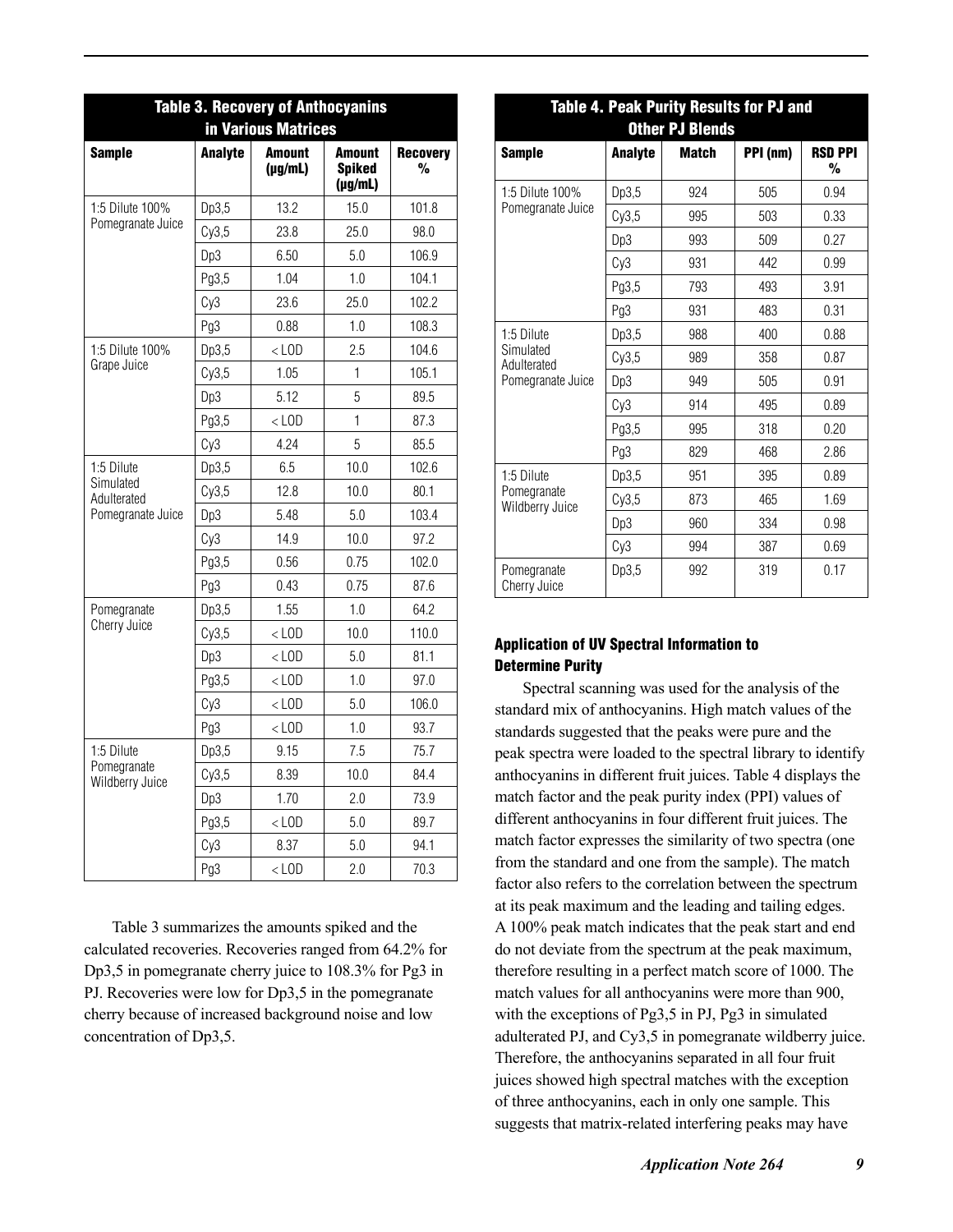co-eluted with the peaks for Pg3,5 in PJ, Pg3 in simulated adulterated PJ, and Cy3,5 in pomegranate wildberry juice, thereby causing the match score to be low.

PPI is another measure for evaluating spectral purity. It represents the wavelength where the areas of the spectrum to the left and right are identical and, therefore, independent of the concentration. In the case of a pure peak, the individual PPI values result in a rectangular curve. The height of each single rectangle corresponds to the value of the central wavelength. The deviation from the rectangle shape can be mathematically expressed by the relative standard deviation of the PPI value. Low RSDs represent good spectral purity, which were observed for all the anthocyanins in all four fruit juices with the exception of Pg3,5 in PJ, Pg3 in simulated adulterated PJ, and Cy3,5 in pomegranate wildberry juice. The PPI values further confirm that some matrix interferences caused the PPI and match scores to be low for Pg3,5, Pg3, and Cy3,5 in PJ, simulated PJ, and pomegranate wildberry juice, respectively. A closer visual inspection of Pg3,5 peak in PJ chromatogram, Pg3 peak in simulated PJ chromatogram, and the Cy3,5 peak in pomegranate wildberry juice chromatogram reveals that all three peaks show a good amount of tailing or fronting, which correlates to the high PPI RSDs.

#### *CONCLUSION*

This work describes a sensitive and accurate method to separate and quantify anthocyanins in different fruit juices with a simple dilution of the sample. The method uses a high-resolution, silica-based, Acclaim RSLC C18 column and absorbance detection at a visible wavelength of 540 nm to separate and detect anthocyanins in < 5 min. Several fruit juices with varying concentrations of anthocyanins ranging from 122.5 μg/mL of Cy3,5 in PJ to 1.5 μg/mL of Dp3,5 in pomegranate cherry juice were determined by this method.

#### *PRECAUTIONS*

Supplier PhytoLab recommends dissolution of the anthocyanin standards in methanol acidified with 0.01% HCl; however, this experiment showed that using mobile phase A for standard dilution resulted in better peak shapes (tailing was observed with acidified methanol), retention time, peak area, and peak height precisions.

#### *REFERENCES*

- 1. Einbond, L. S.; Reynertson, K. A.; Luo, X.; Basile, M. J.; Kennelly, E. J. Anthocyanin Antioxidants From Edible Fruits. *Food Chem*. **2004**, 23–28.
- 2. Lee, HS. Characterization of Major Anthocyanins and the Color of Red-Fleshed Budd Blood Orange (Citrus sinensis). *J. Agric. Food Chem*. **2002**, *50*, 1243–6.
- 3. Lee, J.; et al. Determination of Total Monomeric Anthocyanin Pigment Content of Fruit Juices, Beverages, Natural Colorant, and Wines by pH Differential Method: Collaborative Study. *J. of AOAC International* **2005**, *88 (5)*, 1269–1278.
- 4. Fuhrman, E. A Wonderful World: POM Wonderful Takes Pomegranate to Places It Has Never Gone Before, *Beverage Industry Magazine*, July 15, 2008. Available at http://www.bevindustry. com/Articles/Cover\_Story/BNP\_GUID\_9-5- 2006\_A\_10000000000000383065
- 5. Zegler, J. Ingredient Spotlight: Pomegranate Packs a Punch, *Beverage Industry Magazine*, January 11, 2010. Available at http://www.bevindustry. com/Articles/Departments/BNP\_GUID\_9-5- 2006\_A\_10000000000000727599
- 6. Lutter, R. *Addressing Challenges of Economically-Motivated Adulteration*, Presented at the Public Meeting on Economically Motivated Adulteration, College Park, MD, 2009.
- 7. Murray, N. Pomegranate: New Target for Crooks. *Food News*, Oct 27, 2006.
- 8. Zhang, Y.; Krueger, D.; Durst, R.; Lee, R.; Wang, D.; Seeram, N.; Herber, D. International Multidimensional Authenticity Specification (IMAS) Algorithm for Detection of Commercial Pomegranate Juice Adulteration. *J. Agric. Food Chem*. **2009**, *57 (6)*, 2550–2557.
- 9. Dionex Corporation, *Analysis of Fruit Juice Adulterated with Medium Invert Sugar From Beets*. Application Note 82, LPN 034751, 1992, Sunnyvale, CA.
- 10. Dionex Corporation, *Determination of Organic Acids in Fruit Juices*. Application Note 143, LPN 1415, 2003, Sunnyvale, CA.
- 11. Dionex Corporation, *Determination of Punicalagins found in Pomegranate by High Performance Liquid Chromatography*. Customer Application Note 106, LPN 2281, 2009, Sunnyvale, CA.